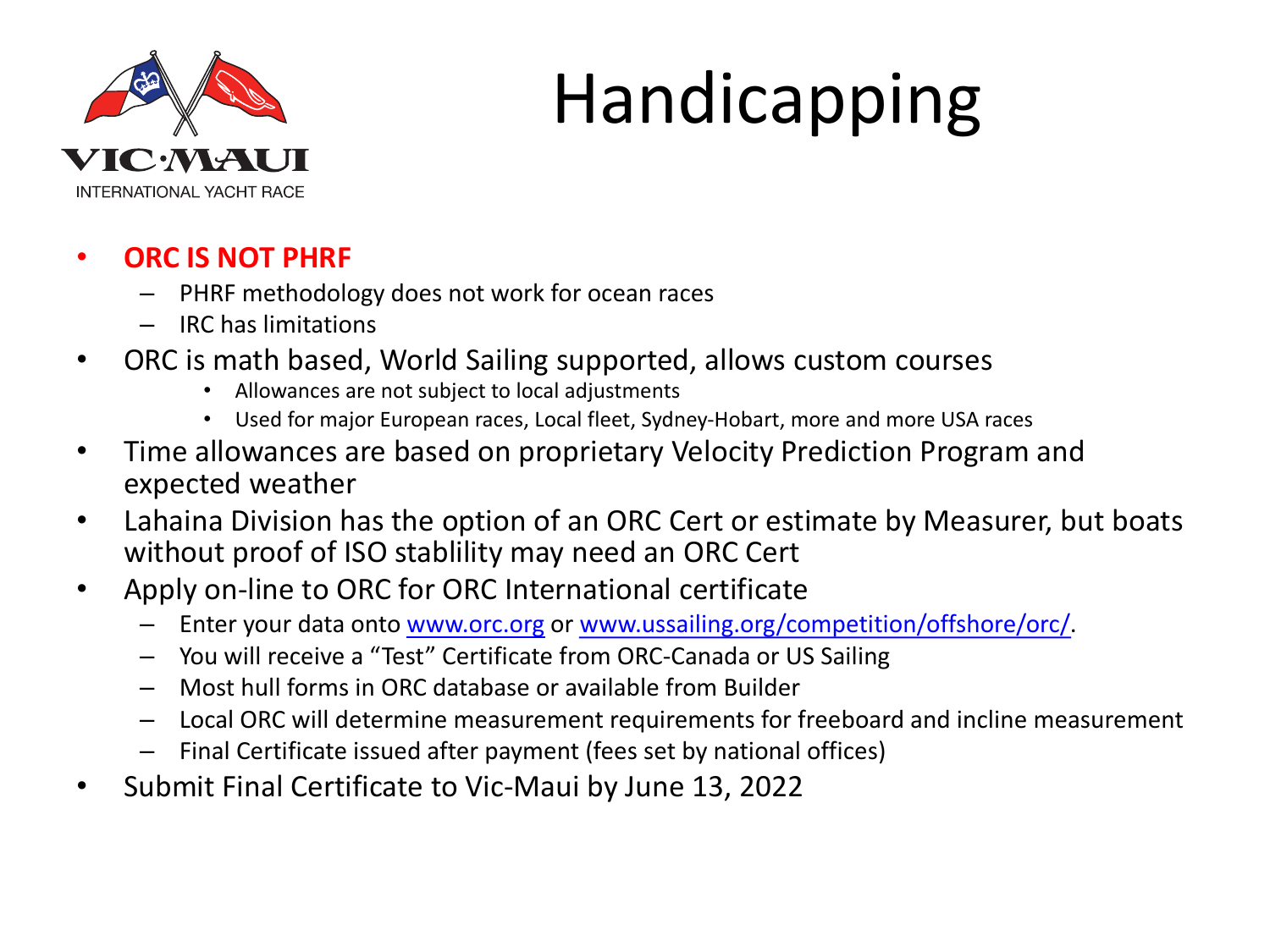

#### Not Used for Vic-Maui

Input to Time Allowang Calculation

These are your boat's speed target Polars

|  | <b>BOAT</b><br><b>GPH</b><br>Name Salient                               |                                          |                                              | <b>HULL</b><br>Length Overall 11.924m                                                    |                                   |                                                  |                                     |                                  |                                                                                       |  |  |
|--|-------------------------------------------------------------------------|------------------------------------------|----------------------------------------------|------------------------------------------------------------------------------------------|-----------------------------------|--------------------------------------------------|-------------------------------------|----------------------------------|---------------------------------------------------------------------------------------|--|--|
|  | Sail Nr CAN 52082                                                       | 595.0                                    |                                              | Maximum Beam 3.770m                                                                      |                                   |                                                  |                                     |                                  |                                                                                       |  |  |
|  |                                                                         |                                          |                                              |                                                                                          | Displacement 7.419kg              |                                                  |                                     |                                  |                                                                                       |  |  |
|  | <b>GENERAL</b>                                                          |                                          |                                              |                                                                                          | Draft 2.430m                      |                                                  |                                     |                                  |                                                                                       |  |  |
|  | Class First 40.7                                                        |                                          |                                              |                                                                                          |                                   | IMS Reg. Division Cruiser/Racer                  |                                     |                                  |                                                                                       |  |  |
|  | Designer Farr                                                           |                                          |                                              |                                                                                          | Dynamic Allowance 0.028%          |                                                  |                                     |                                  | World Leader in Rating Technology                                                     |  |  |
|  | Series 12/1997                                                          | <b>Builder Benetau</b>                   |                                              |                                                                                          |                                   | Fwd Accommodation Yes<br>Hull Construction Solid |                                     |                                  |                                                                                       |  |  |
|  | Age 03/2002                                                             |                                          |                                              |                                                                                          | Carbon Rudder Yes                 |                                                  |                                     |                                  |                                                                                       |  |  |
|  | Age Allowance 0.487%<br>Offset File EFRST407.OFF - 11/26/16 12:39:28 PM |                                          |                                              | <b>Crew Arm Extension</b><br><b>IMSI</b><br>10.700m VCGD<br>$-0.211m$ Sink<br>22.59kg/mm |                                   |                                                  |                                     | 2018<br><b>ORC</b> International |                                                                                       |  |  |
|  |                                                                         |                                          |                                              |                                                                                          |                                   |                                                  |                                     |                                  |                                                                                       |  |  |
|  | Measurement by Haggerty - 13/02/2016                                    |                                          | R <sub>1</sub><br>9.721m VCGM<br>$0.017m$ WS |                                                                                          |                                   |                                                  | 30.08m <sup>2</sup>                 | Certificate                      |                                                                                       |  |  |
|  |                                                                         |                                          |                                              | LSM0                                                                                     | 10.615m Displacement/Length ratio | <b>Rating Office</b>                             |                                     |                                  |                                                                                       |  |  |
|  | <b>SCORING OPTIONS</b>                                                  |                                          |                                              |                                                                                          |                                   |                                                  |                                     |                                  |                                                                                       |  |  |
|  |                                                                         |                                          |                                              |                                                                                          |                                   |                                                  |                                     | Harbour<br>53 Yonge Street       |                                                                                       |  |  |
|  |                                                                         | <b>COASTAL / LONG DISTANCE</b>           |                                              | <b>WINDWARD / LEEWARD</b>                                                                |                                   |                                                  | Kingston, Ontario<br>Canada K7M 6G4 |                                  |                                                                                       |  |  |
|  | <b>Time on Distance</b>                                                 |                                          | 578.3                                        |                                                                                          | 644.0                             |                                                  |                                     |                                  |                                                                                       |  |  |
|  |                                                                         | 1.0376                                   |                                              | 1.0482                                                                                   |                                   |                                                  |                                     |                                  |                                                                                       |  |  |
|  | <b>Time on Time</b>                                                     |                                          |                                              |                                                                                          |                                   |                                                  |                                     |                                  |                                                                                       |  |  |
|  |                                                                         |                                          |                                              |                                                                                          |                                   |                                                  |                                     |                                  |                                                                                       |  |  |
|  | <b>Triple Number</b><br>Low                                             |                                          | Medium<br>High                               |                                                                                          | Low<br>Medium<br>High             |                                                  |                                     |                                  |                                                                                       |  |  |
|  |                                                                         |                                          |                                              |                                                                                          |                                   |                                                  |                                     |                                  |                                                                                       |  |  |
|  | <b>Time on Distance</b>                                                 | 679.9                                    | 527.3                                        | 472.6                                                                                    | 875.6                             | 647.5                                            |                                     | 563.6                            |                                                                                       |  |  |
|  | <b>Time on Time</b>                                                     | 0.9928                                   | 1.2800                                       | 1.4282                                                                                   | 0.7709                            | 1.0425                                           |                                     | 1.1977                           |                                                                                       |  |  |
|  |                                                                         |                                          |                                              |                                                                                          |                                   |                                                  |                                     | CANADA                           |                                                                                       |  |  |
|  | <b>TIME ALLOWANCES</b>                                                  |                                          |                                              |                                                                                          |                                   |                                                  | <b>Certificate</b>                  |                                  |                                                                                       |  |  |
|  | Wind Velocity                                                           | 6 kt                                     | 8 kt                                         | 10 kt                                                                                    | 12 kt                             | 14 kt                                            | 16 kt                               | 20 kt                            | Number BC8001                                                                         |  |  |
|  | <b>Beat VMG</b>                                                         | 965.8                                    | 803.2                                        | 713.6                                                                                    | 677.3                             | 661.9                                            | 654.6                               | 649.4                            | RC Ref CAN00000604<br>Issued On 4/29/18                                               |  |  |
|  |                                                                         | $52^\circ$<br>640.0                      | 538.8                                        | 494.3                                                                                    | 478.4                             | 472.4                                            | 469.3                               | 468.0                            | VPP Ver. 2018 1.00<br>Valid until 12/31/18                                            |  |  |
|  |                                                                         | $60^\circ$<br>608.8                      | 517.9                                        | 482.4                                                                                    | 467.4                             | 460.8                                            | 457.2                               | 454.5                            |                                                                                       |  |  |
|  |                                                                         | $75^\circ$<br>586.3                      | 504.9                                        | 473.9                                                                                    | 457.4                             | 445.7                                            | 438.7                               | 432.0                            | <b>Crew Weight</b><br>Default<br>749<br>٤g                                            |  |  |
|  |                                                                         | $90^\circ$<br>592.5                      | 506.8                                        | 472.8                                                                                    | 454.0                             | 438.7                                            | 425.2                               | 407.2                            | Maximum<br>749kg                                                                      |  |  |
|  |                                                                         | $110^\circ$<br>620.9                     | 512.2                                        | 468.7                                                                                    | 445.6                             | 425.8                                            | 408.8                               | 390.7                            | Minimum*<br>562kg<br>"when applied by the NoR and SI                                  |  |  |
|  |                                                                         | $120^\circ$<br>640.1                     | 525.1                                        | 474.6                                                                                    | 449.2                             | 426.8                                            | 405.7                               | 372.8                            | Non Manual Pwr<br><b>No</b>                                                           |  |  |
|  |                                                                         | $135^\circ$<br>706.5                     | 573.4                                        | 498.8                                                                                    | 465.6                             | 443.3                                            | 420.9                               | 378.3                            | <b>Special Scoring</b>                                                                |  |  |
|  | $150^\circ$                                                             | 836.7                                    | 664.4                                        | 561.4                                                                                    | 497.6                             | 466.8                                            | 445.8                               | 404.8                            | ToD<br>ToT<br>Double H.GPH 598.2 1.0029                                               |  |  |
|  | Run VMG                                                                 | 966.1                                    | 767.2                                        | 648.1                                                                                    | 569.2                             | 517.2                                            | 479.2                               | 436.6                            | Double H.OSN 583.4<br>1.0285                                                          |  |  |
|  | <b>Selected Courses</b>                                                 |                                          |                                              |                                                                                          |                                   |                                                  |                                     |                                  | Non Spin GPH 619.8 0.9681<br>Non Spin OSN 602.6<br>0.9957                             |  |  |
|  | Windward / Leeward                                                      | 966.0                                    | 785.2                                        | 680.8                                                                                    | 623.2                             | 589.6                                            | 566.9                               | 543.0                            | <b>Sails Limitations</b>                                                              |  |  |
|  | Circular Random<br>Coastal / Long Distance                              | 817.2<br>966.0                           | 660.6<br>738.9                               | 577.2<br>615.3                                                                           | 529.3<br>546.1                    | 500.2<br>510.3                                   | 481.3<br>482.1                      | 457.8<br>437.4                   | Headsails<br>Spinnakers                                                               |  |  |
|  | <b>Non</b> Spinnaker                                                    | 861.3                                    | 692.0                                        | 600.7                                                                                    | 547.5                             | 514.9                                            | 493.6                               | 467.0                            | 4<br>6                                                                                |  |  |
|  |                                                                         |                                          |                                              |                                                                                          |                                   |                                                  |                                     |                                  |                                                                                       |  |  |
|  | Velocity Prediction in Knots for True Wind Speeds                       |                                          |                                              |                                                                                          |                                   |                                                  |                                     |                                  | <b>Class Division Length</b><br>$CDL = 10.211$                                        |  |  |
|  | <b>Wind Velocity</b>                                                    | 6 kt                                     | $8$ kt                                       | 40 <sub>kt</sub>                                                                         | 12 <sub>k</sub>                   | $44$ kt                                          | <b>16 kt</b>                        | <b>20 kt</b>                     |                                                                                       |  |  |
|  | <b>Beat Angles</b>                                                      | 42.1°                                    | 41.0°                                        | 40.1°                                                                                    | 38.7°                             | 37.9°                                            | $38.0^\circ$                        | $37.9^\circ$                     | <b>Storm Sails Areas</b>                                                              |  |  |
|  | <b>Beat VMG</b>                                                         | 3.73                                     | 4.48                                         | 5.04                                                                                     | 5.32                              | 5.44                                             | 5.50                                | 5.54                             | Heavy Weather Jib 32.85<br>Storm Jib (JL=10.14) 12.17                                 |  |  |
|  |                                                                         | $52^\circ$<br>5.63                       | 6.68                                         | 7.28                                                                                     | 7.52                              | 7.62                                             | 7.67                                | 7.69                             | Storm Trysail 13.87                                                                   |  |  |
|  |                                                                         | $60^\circ$<br>5.91<br>$75^\circ$<br>6.14 | 6.95<br>7.13                                 | 7.46<br>7.60                                                                             | 7.70<br>7.87                      | 7.81<br>8.08                                     | 7.87<br>8.21                        | 7.92<br>8.33                     | Owner                                                                                 |  |  |
|  |                                                                         | $90^\circ$<br>6.08                       | 7.10                                         | 7.61                                                                                     | 7.93                              | 8.21                                             | 8.47                                | 8.84                             | <b>Christof Marti</b><br>863 Fredrick Rd.                                             |  |  |
|  | $110^\circ$                                                             | 5.80                                     | 7.03                                         |                                                                                          |                                   | 8.45                                             |                                     | 9.22                             | North Vancouver, BC<br>Canada V7K 2Y5                                                 |  |  |
|  |                                                                         | $120^\circ$<br>5.62                      | 6.86                                         | 7.68<br>7.59                                                                             | 8.08<br>8.01                      | 8.44                                             | 8.81<br>8.87                        | 9.66                             |                                                                                       |  |  |
|  |                                                                         | $135^\circ$<br>5.10                      | 6.28                                         | 7.22                                                                                     | 7.73                              | 8.12                                             | 8.55                                | 9.52                             |                                                                                       |  |  |
|  |                                                                         | $150^\circ$<br>4.30                      | 5.42                                         | 6.41                                                                                     | 7.23                              | 7.71                                             | 8.08                                | 8.89                             |                                                                                       |  |  |
|  | <b>Run VMG</b>                                                          | 3.73                                     | 4.69                                         | 5.55                                                                                     | 6.32                              | 6.96                                             | 7.51                                | 8.25                             | I certify that I understand my<br>responsibilities under ORC Rules and<br>Regulations |  |  |
|  | <b>Gybe Angles</b>                                                      | $144.7^\circ$                            | $149.1^{\circ}$                              | $150.4^\circ$                                                                            | $155.5^\circ$                     | $170.1^{\circ}$                                  | $180.0^\circ$                       | $180.0^\circ$                    | Signature                                                                             |  |  |
|  |                                                                         |                                          |                                              |                                                                                          |                                   |                                                  |                                     |                                  |                                                                                       |  |  |

© Offshore Racing Congress 2018 www.orc.org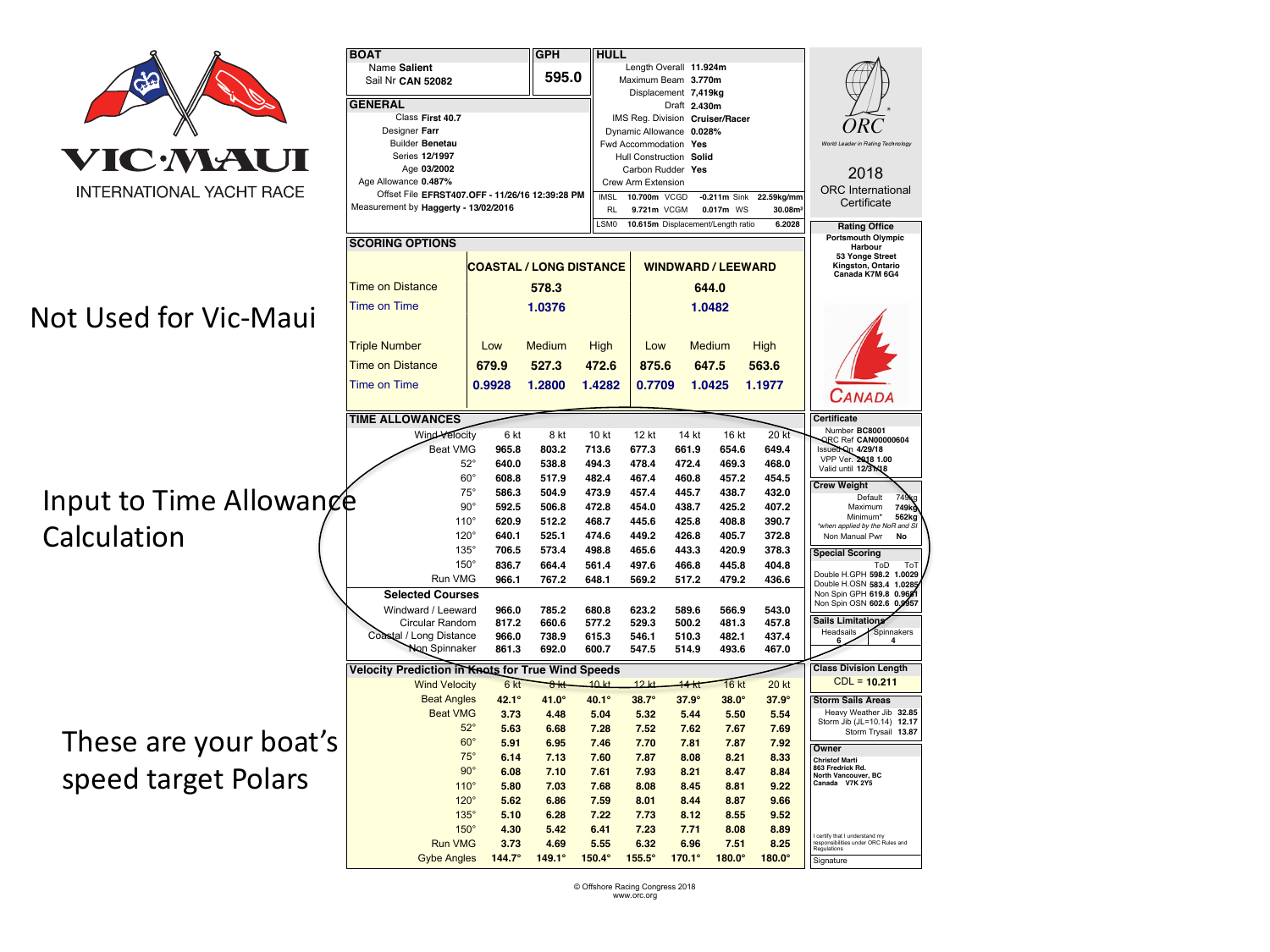

### Expected Weather

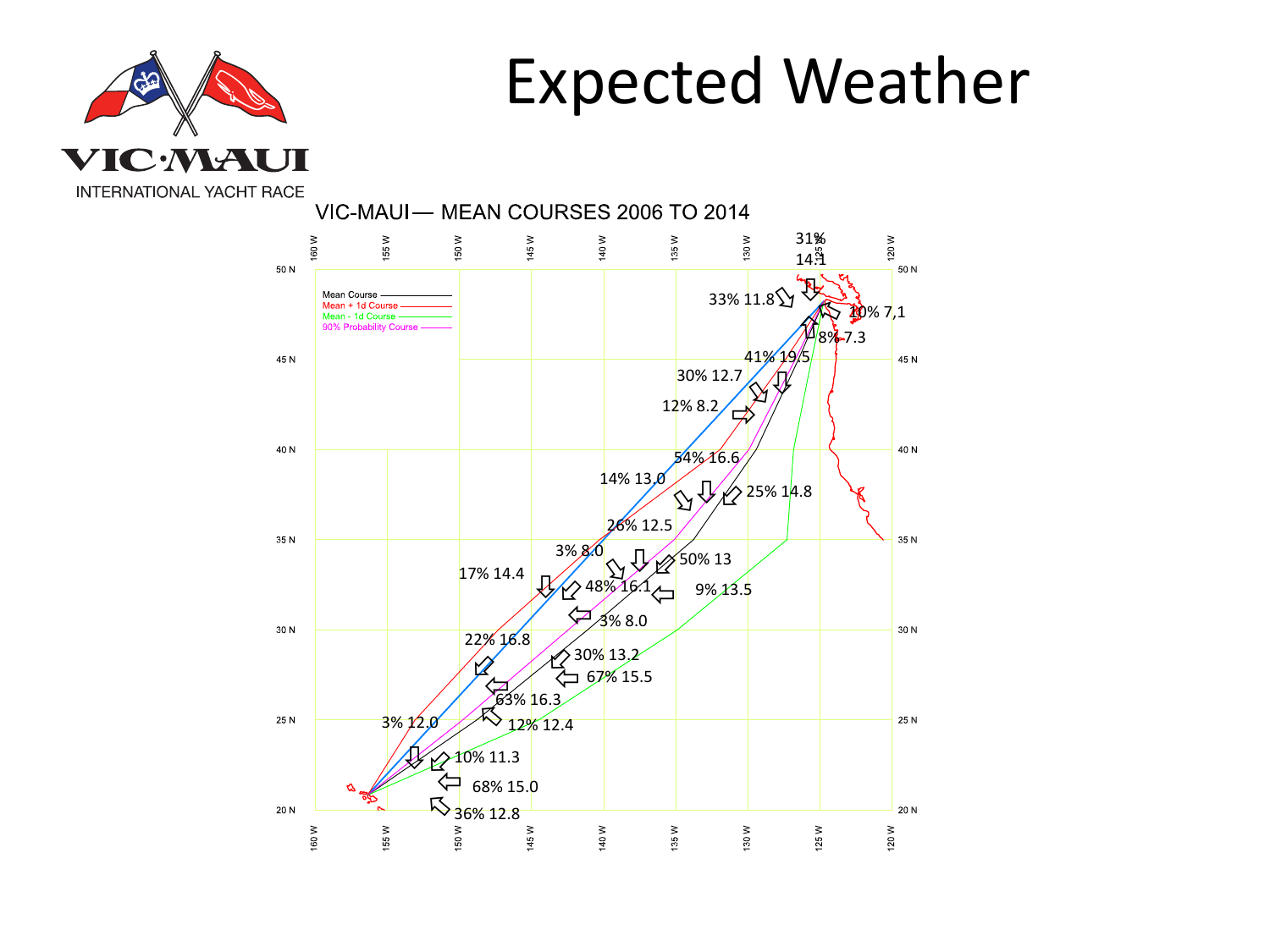

#### Wind Matrix

| <b>True Wind Angle</b> |      |      | <b>True Wind Speed (kts)</b> |      |      |      |      |  |  |
|------------------------|------|------|------------------------------|------|------|------|------|--|--|
|                        | 6    | 8    | 10                           | 12   | 14   | 16   | 20   |  |  |
| <b>VMG</b>             |      |      |                              |      |      |      |      |  |  |
| <b>BEAT</b>            | 1.6% | 1.2% | 0.9%                         | 0.4% | 0.3% | 0.1% | 0.1% |  |  |
| 60                     | 1.1% | 0.6% | 0.6%                         | 0.7% | 0.3% | 0.1% | 0.4% |  |  |
| 90                     | 1.2% | 2.1% | 2.3%                         | 1.1% | 0.9% | 0.1% | 0.7% |  |  |
| 110                    | 1.0% | 1.2% | 1.6%                         | 1.9% | 1.5% | 1.1% | 2.2% |  |  |
| 120                    | 0.4% | 0.7% | 1.4%                         | 2.7% | 1.8% | 0.8% | 1.2% |  |  |
| 135                    | 0.2% | 0.8% | 0.7%                         | 0.7% | 0.7% | 0.5% | 2.0% |  |  |
| 150                    | 1.6% | 3.9% | 5.1%                         | 5.1% | 4.2% | 3.6% | 6.1% |  |  |
| <b>RUN</b>             | 0.3% | 1.5% | 3.9%                         | 4.0% | 6.3% | 6.0% | 6.5% |  |  |

| <b>True Wind Angle</b> |      |      | <b>True Wind Speed (kts)</b> |      |      |      |      |  |  |
|------------------------|------|------|------------------------------|------|------|------|------|--|--|
|                        | 6    | 8    | 10                           | 12   | 14   | 16   | 20   |  |  |
| <b>VMG</b>             |      |      |                              |      |      |      |      |  |  |
| <b>BEAT</b>            | 15.5 | 9.6  | 6.4                          | 2.7  | 2.0  | 0.7  | 0.6  |  |  |
| 60                     | 6.7  | 3.1  | 2.9                          | 3.3  | 1.4  | 0.5  | 1.8  |  |  |
| 90                     | 7.1  | 10.6 | 10.9                         | 5.0  | 3.9  | 0.4  | 2.9  |  |  |
| 110                    | 6.2  | 6.1  | 7.5                          | 8.5  | 6.4  | 4.5  | 8.6  |  |  |
| 120                    | 2.6  | 3.7  | 6.6                          | 12.1 | 7.7  | 3.2  | 4.5  |  |  |
| 135                    | 1.4  | 4.6  | 3.5                          | 3.3  | 3.1  | 2.1  | 7.6  |  |  |
| 150                    | 13.4 | 25.9 | 28.6                         | 25.4 | 19.6 | 16.0 | 24.7 |  |  |
| <b>RUN</b>             | 2.9  | 11.5 | 25.3                         | 22.8 | 32.6 | 28.8 | 28.4 |  |  |

Boat VPP x Wind